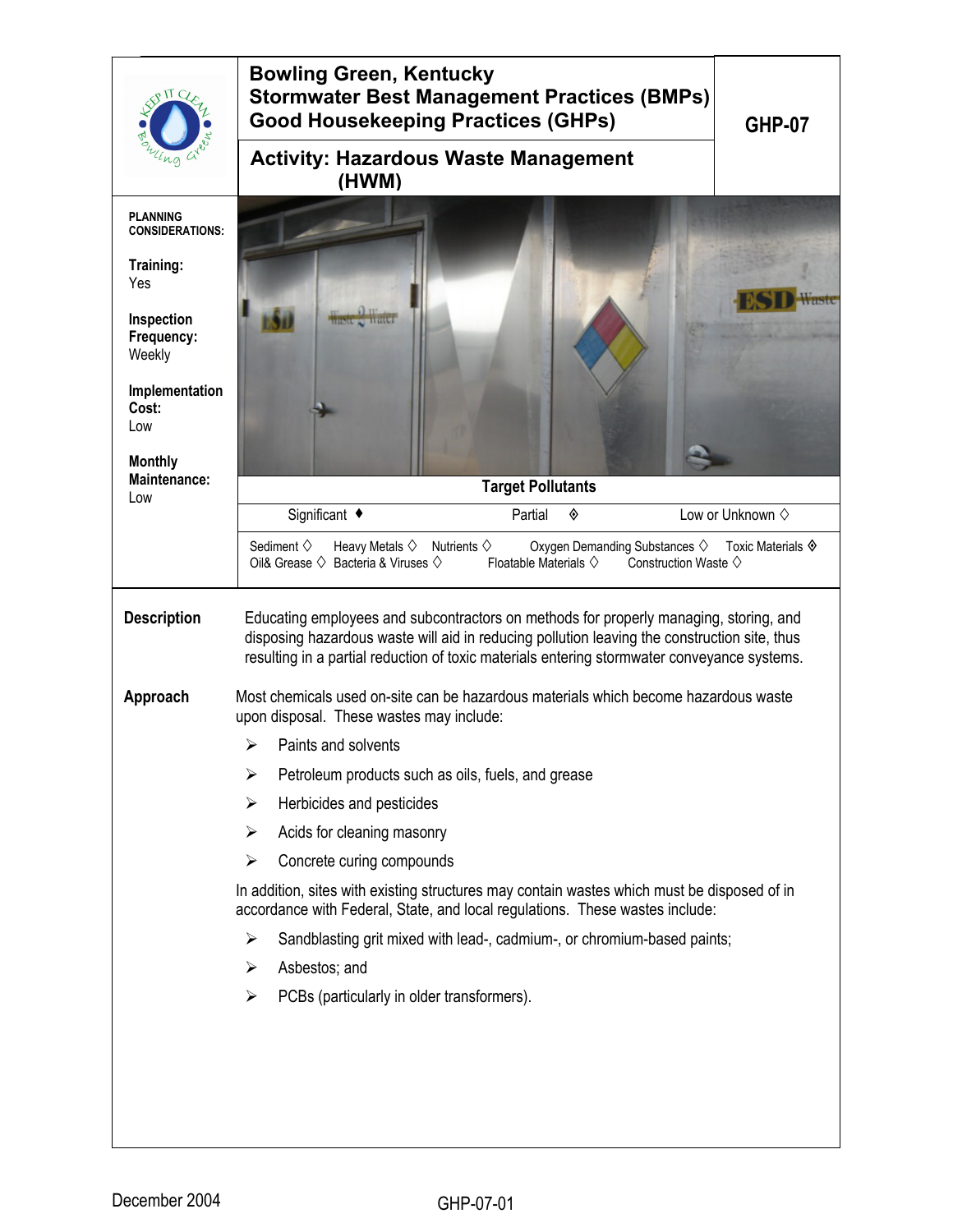|          |                                                                                  | <b>Activity: Hazardous Waste Management</b>                                                                                                                                                                                                                                                                                                                                                                                                                                                                                                                                                                                   | <b>GHP-07</b> |  |  |
|----------|----------------------------------------------------------------------------------|-------------------------------------------------------------------------------------------------------------------------------------------------------------------------------------------------------------------------------------------------------------------------------------------------------------------------------------------------------------------------------------------------------------------------------------------------------------------------------------------------------------------------------------------------------------------------------------------------------------------------------|---------------|--|--|
| Approach | The following steps will help reduce stormwater pollution from hazardous wastes: |                                                                                                                                                                                                                                                                                                                                                                                                                                                                                                                                                                                                                               |               |  |  |
| (cont'd) | <b>Material Use</b>                                                              |                                                                                                                                                                                                                                                                                                                                                                                                                                                                                                                                                                                                                               |               |  |  |
|          | ➤                                                                                | Use the entire product before disposing of the container.                                                                                                                                                                                                                                                                                                                                                                                                                                                                                                                                                                     |               |  |  |
|          | ➤                                                                                | Do not remove the original product label, it contains important safety and disposal<br>information.                                                                                                                                                                                                                                                                                                                                                                                                                                                                                                                           |               |  |  |
|          | $\blacktriangleright$                                                            | Material Safety Data Sheets should be provided for each product being handled. All<br>persons using or handling the product should be made aware of the safety<br>information and the location of the readily available Material Safety Data Sheets.                                                                                                                                                                                                                                                                                                                                                                          |               |  |  |
|          | ➤                                                                                | Do not over-apply herbicides and pesticides. Prepare only the amount needed.<br>Follow the recommended usage instructions. Over-application is expensive,<br>environmentally harmful and generally doesn't provide the intended additional benefit.<br>Apply surface dressings in several smaller applications, as opposed to one large<br>application, to allow time for infiltration and to avoid excess material being carried off-<br>site by runoff. Do not apply these chemicals just before it rains. People applying<br>pesticides must be trained and certified in accordance with Federal and State<br>regulations. |               |  |  |
|          | ➤                                                                                | Do not clean out brushes or rinse paint containers into the dirt, street, gutter, storm<br>drain, or stream. "Paint out" brushes as much as possible. Rinse water-based paints<br>to the sanitary sewer. Filter and re-use thinners and solvents. Dispose of excess oil-<br>based paints and sludge as hazardous waste.                                                                                                                                                                                                                                                                                                       |               |  |  |
|          |                                                                                  | <b>Waste Recycling/Disposal</b>                                                                                                                                                                                                                                                                                                                                                                                                                                                                                                                                                                                               |               |  |  |
|          | $\blacktriangleright$                                                            | Select designated hazardous waste collection areas on-site.                                                                                                                                                                                                                                                                                                                                                                                                                                                                                                                                                                   |               |  |  |
|          | ≻                                                                                | Regularly schedule hazardous waste removal to minimize on-site storage.                                                                                                                                                                                                                                                                                                                                                                                                                                                                                                                                                       |               |  |  |
|          | ➤                                                                                | Hazardous materials and wastes should be stored in covered containers and<br>protected from vandalism. They should be stored in the original containers or in other<br>well marked containers.                                                                                                                                                                                                                                                                                                                                                                                                                                |               |  |  |
|          | ➤                                                                                | Place hazardous waste containers in secondary containment.                                                                                                                                                                                                                                                                                                                                                                                                                                                                                                                                                                    |               |  |  |
|          |                                                                                  | <b>Storage Procedures</b>                                                                                                                                                                                                                                                                                                                                                                                                                                                                                                                                                                                                     |               |  |  |
|          | ➤                                                                                | Ensure that adequate hazardous waste storage volume is available.                                                                                                                                                                                                                                                                                                                                                                                                                                                                                                                                                             |               |  |  |
|          | ➤                                                                                | Ensure that hazardous waste collection containers are conveniently located.                                                                                                                                                                                                                                                                                                                                                                                                                                                                                                                                                   |               |  |  |
|          | ➤                                                                                | Designate hazardous waste storage areas on site, away from storm drains or<br>watercourses.                                                                                                                                                                                                                                                                                                                                                                                                                                                                                                                                   |               |  |  |
|          | $\blacktriangleright$                                                            | Minimize production or generation of hazardous materials and hazardous waste on<br>the jobsite.                                                                                                                                                                                                                                                                                                                                                                                                                                                                                                                               |               |  |  |
|          | ➤                                                                                | Use containment berms in fueling and maintenance areas and where the potential for<br>spills is high.                                                                                                                                                                                                                                                                                                                                                                                                                                                                                                                         |               |  |  |
|          | ➤                                                                                | Segregate potentially hazardous waste from non-hazardous construction site debris.                                                                                                                                                                                                                                                                                                                                                                                                                                                                                                                                            |               |  |  |
|          | ≻                                                                                | Store hazardous materials and wastes in covered containers and protected from<br>vandalism.                                                                                                                                                                                                                                                                                                                                                                                                                                                                                                                                   |               |  |  |
|          | ≻                                                                                | Keep liquid or semi-liquid hazardous waste in appropriate containers (closed drums<br>or similar) and under cover.                                                                                                                                                                                                                                                                                                                                                                                                                                                                                                            |               |  |  |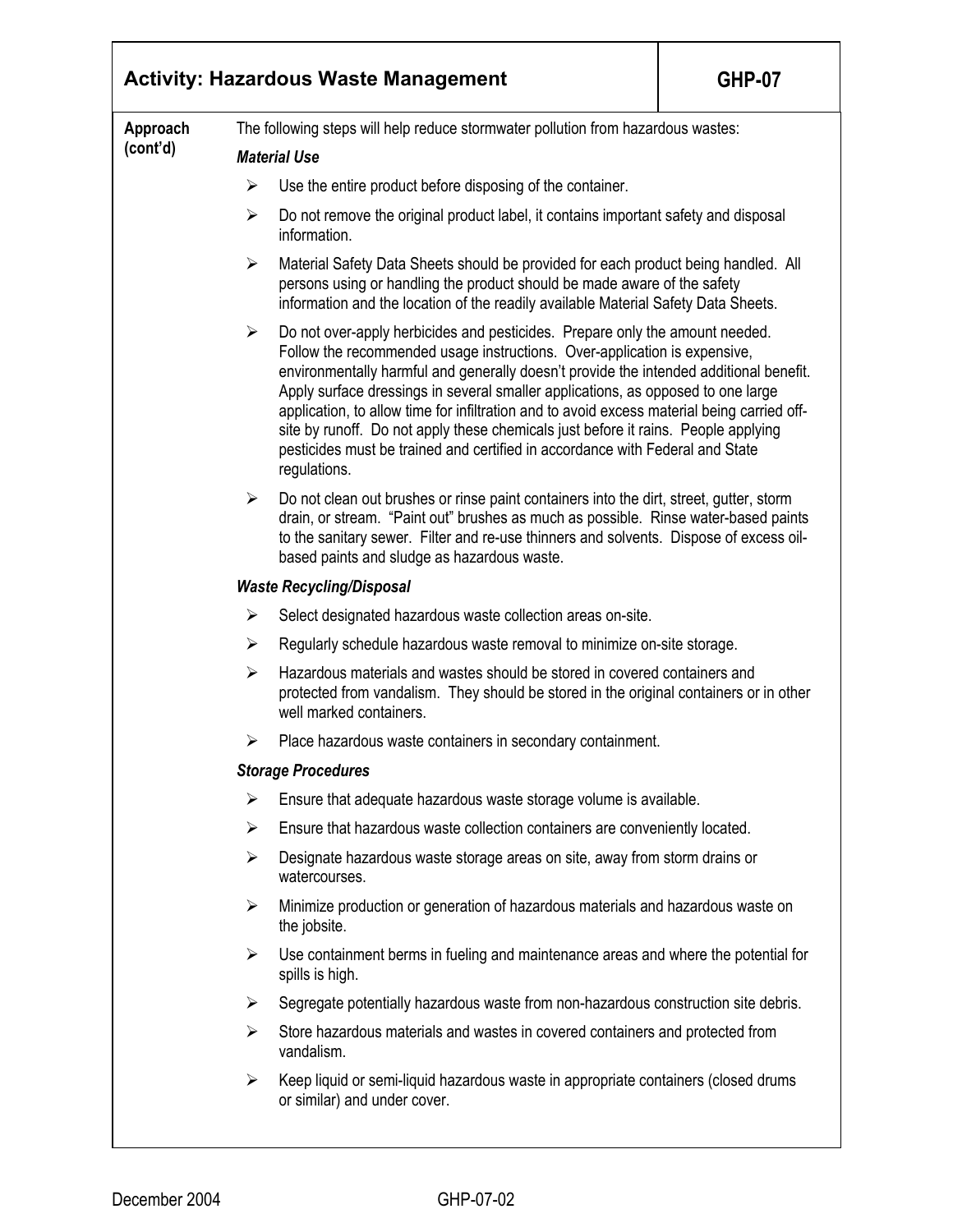|                      |                       | <b>Activity: Hazardous Waste Management</b>                                                                                                                                                                                  | <b>GHP-07</b> |  |
|----------------------|-----------------------|------------------------------------------------------------------------------------------------------------------------------------------------------------------------------------------------------------------------------|---------------|--|
| Approach<br>(cont'd) | ➤                     | Clearly mark on all hazardous waste containers which materials are acceptable for<br>the container.                                                                                                                          |               |  |
|                      | $\blacktriangleright$ | Place hazardous waste containers in secondary containment.                                                                                                                                                                   |               |  |
|                      | $\blacktriangleright$ | Do not allow potentially hazardous waste materials to accumulate on the ground.                                                                                                                                              |               |  |
|                      | ➤                     | Do not mix wastes as this can cause unforeseen chemical reactions, make recycling<br>impossible and complicate disposal.                                                                                                     |               |  |
|                      | ➤                     | Recycle any useful material such as used oil or water-based paint.                                                                                                                                                           |               |  |
|                      | ➤                     | Make sure that toxic liquid wastes (used oils, solvents, and paints) and chemicals<br>(acids, pesticides, additives, curing compounds) are not disposed of in dumpsters<br>designated for non-hazardous construction debris. |               |  |
|                      | $\blacktriangleright$ | Arrange for regular waste collection before containers overflow.                                                                                                                                                             |               |  |
|                      | $\blacktriangleright$ | Make sure that hazardous waste (e.g. excess oil-based paint and sludges) is<br>collected, removed, and disposed of only at authorized disposal areas.                                                                        |               |  |
|                      | $\blacktriangleright$ | For a quick reference on disposal alternatives for specific wastes, see the table<br>presented in the Employee/Subcontractor Training BMP fact sheet, Table GHP-14-1.                                                        |               |  |
|                      | <b>Training</b>       |                                                                                                                                                                                                                              |               |  |
|                      | ➤                     | Educate employees and subcontractors on hazardous waste storage and disposal<br>procedures.                                                                                                                                  |               |  |
|                      | ➤                     | Educate employees and subcontractors of potential dangers to humans and the<br>environment from hazardous wastes.                                                                                                            |               |  |
|                      | $\blacktriangleright$ | Instruct employees and subcontractors on safety procedures for common<br>construction site hazardous wastes.                                                                                                                 |               |  |
|                      | ➤                     | Instruct employees and subcontractors in identification of hazardous and solid waste.                                                                                                                                        |               |  |
|                      | ➤                     | Hold regular meetings to discuss and reinforce disposal procedures (incorporate into<br>regular safety meetings).                                                                                                            |               |  |
|                      | ➤                     | Designate a foreman or supervisor to oversee and enforce proper solid waste<br>management procedures and practices.                                                                                                          |               |  |
|                      | ≻                     | Make sure that hazardous waste is collected, removed, and disposed of only at<br>authorized disposal areas.                                                                                                                  |               |  |
|                      | $\blacktriangleright$ | Train employees and subcontractors in proper hazardous waste management<br>including review of material safety data sheets.                                                                                                  |               |  |
|                      | ➤                     | Warning signs should be placed in areas recently treated with chemicals.                                                                                                                                                     |               |  |
|                      | ➤                     | Place a stockpile of spill cleanup materials where it will be readily accessible.                                                                                                                                            |               |  |
|                      | ➤                     | If a container does spill, clean up immediately.                                                                                                                                                                             |               |  |
|                      |                       |                                                                                                                                                                                                                              |               |  |
|                      |                       |                                                                                                                                                                                                                              |               |  |
|                      |                       |                                                                                                                                                                                                                              |               |  |
|                      |                       |                                                                                                                                                                                                                              |               |  |